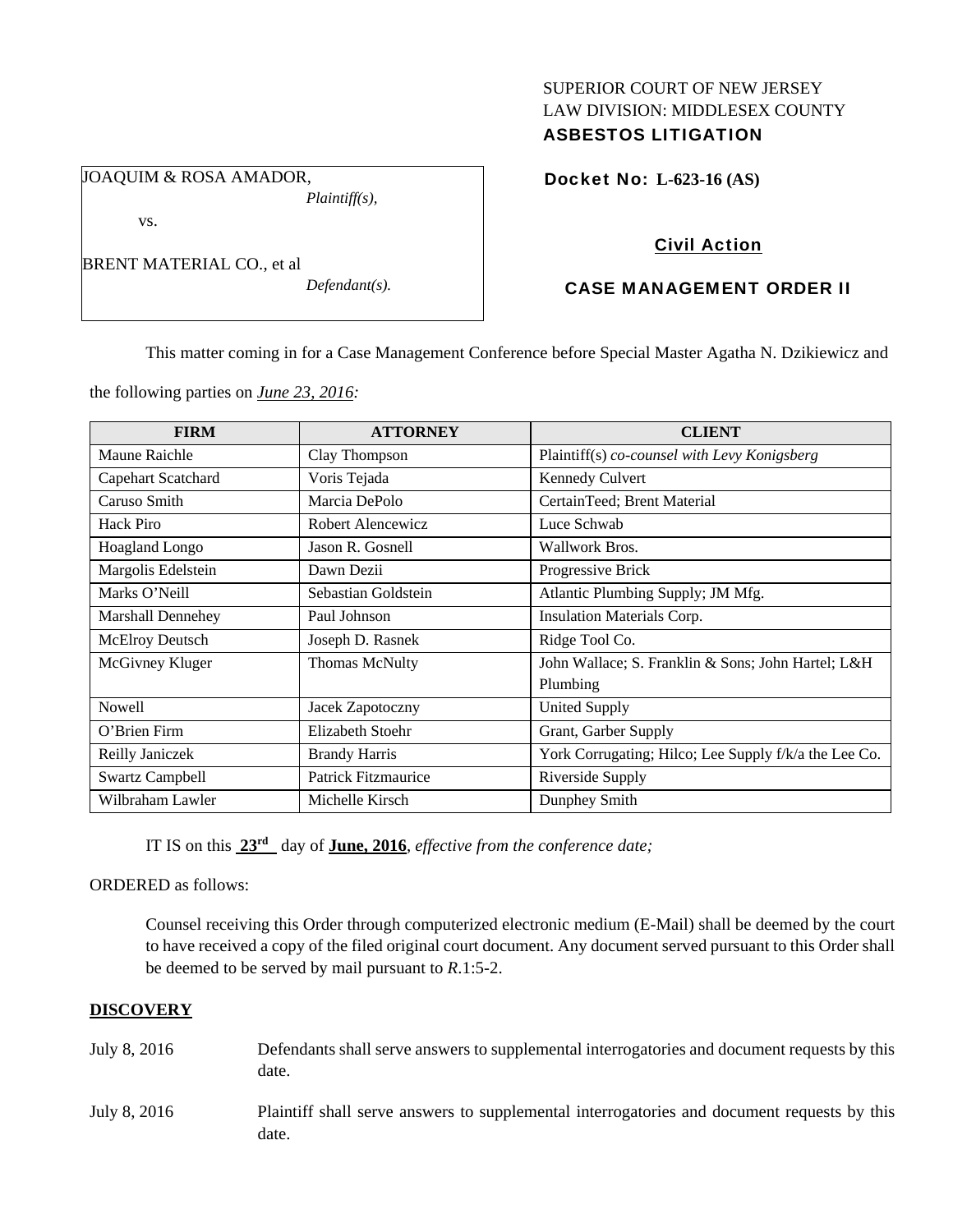- August 8, 2016 Fact discovery, including depositions, shall be completed by this date. Plaintiff's counsel shall contact the Special Master within one week of this deadline if all fact discovery is not completed.
- August 31, 2016 Depositions of corporate representatives shall be completed by this date.

## **EARLY SETTLEMENT**

September 9, 2016 Settlement demands shall be served on all counsel and the Special Master by this date.

### **SUMMARY JUDGMENT MOTION PRACTICE**

- August 19, 2016 Plaintiff's counsel shall advise, in writing, of intent not to oppose motions by this date.
- September 2, 2016 Summary judgment motions shall be filed no later than this date.
- September 30, 2016 Last return date for summary judgment motions.

#### **MEDICAL DEFENSE**

October 14, 2016 Defendants shall identify its medical experts and serve medical reports, if any, by this date. **In addition, defendants shall notify plaintiff's counsel (as well as all counsel of record) of a joinder in an expert medical defense by this date.** 

## **LIABILITY EXPERT REPORTS**

| July 22, 2016 | Plaintiff shall identify its liability experts and serve liability expert reports or a certified expert |
|---------------|---------------------------------------------------------------------------------------------------------|
|               | statement by this date or waive any opportunity to rely on liability expert testimony.                  |

October 14, 2016 Defendants shall identify its liability experts and serve liability expert reports, if any, by this date or waive any opportunity to rely on liability expert testimony.

### **ECONOMIST EXPERT REPORTS**

- July 22, 2016 Plaintiff shall identify its expert economists and serve expert economist report(s), if any, by this date or waive any opportunity to rely on economic expert testimony.
- October 14, 2016 Defendants shall identify its expert economists and serve expert economist report(s), if any, by this date or waive any opportunity to rely on economic expert testimony.

### **EXPERT DEPOSITIONS**

October 31, 2016 Expert depositions shall be completed by this date. To the extent that plaintiff and defendant generic experts have been deposed before, the parties seeking that deposition in this case must file an application before the Special Master and demonstrate the necessity for that deposition. To the extent possible, documents requested in a deposition notice directed to an expert shall be produced three days in advance of the expert deposition. The expert shall not be required to produce documents that are readily accessible in the public domain.

\_\_\_\_\_\_\_\_\_\_\_\_\_\_\_\_\_\_\_\_\_\_\_\_\_\_\_\_\_\_\_\_\_\_\_\_\_\_\_\_\_\_\_\_\_\_\_\_\_\_\_\_\_\_\_\_\_\_\_\_\_\_\_\_\_\_\_\_\_\_\_\_\_\_\_\_\_\_\_\_\_\_\_\_\_\_\_\_\_\_\_\_\_\_\_\_\_\_\_\_\_\_\_\_\_\_\_\_\_\_